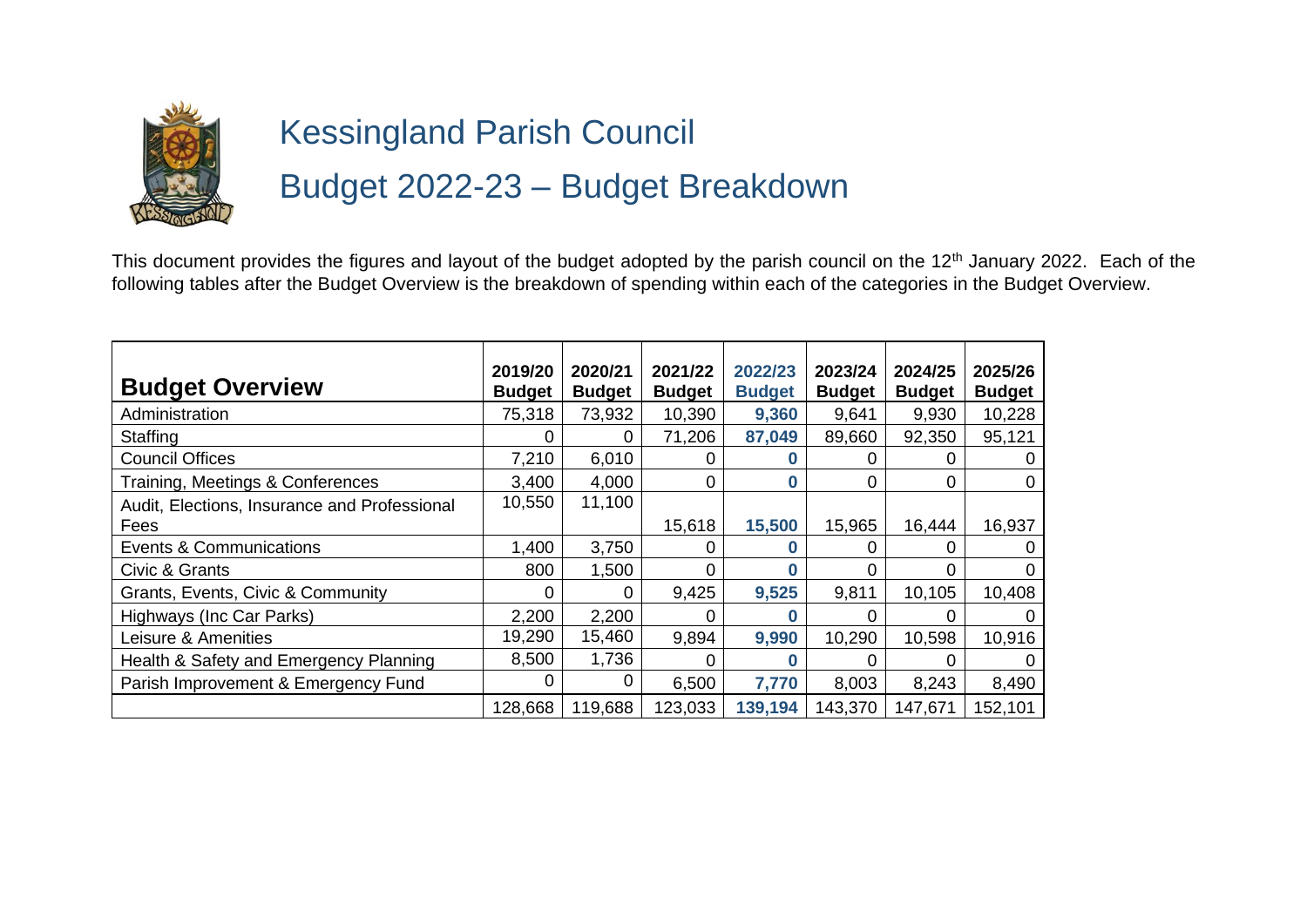| <b>Administration</b>                        | 2019/20<br><b>Budget</b> | 2020/21<br><b>Budget</b> | 2021/22<br><b>Budget</b> | 2022/23<br><b>Budget</b> | 2023/24<br><b>Budget</b> | 2024/25<br><b>Budget</b> | 2025/26<br><b>Budget</b> |
|----------------------------------------------|--------------------------|--------------------------|--------------------------|--------------------------|--------------------------|--------------------------|--------------------------|
| Salaries*                                    | 48,018                   | 48,132                   | 0                        | $\bf{0}$                 | 0                        |                          | 0                        |
| NI & Tax**                                   | 8,300                    | 8,300                    | 0                        | $\bf{0}$                 | 0                        | 0                        | 0                        |
| Pension***                                   | 12,700                   | 12,700                   | 0                        | $\mathbf{0}$             | $\Omega$                 | 0                        | 0                        |
| <b>Stationery/Materials</b>                  | 2,000                    | 1,750                    | 1,750                    | 1,200                    | 1,236                    | 1,273                    | 1,311                    |
| Photocopier/PC Office                        | 2,500                    | 1,200                    | 1,200                    | 1,700                    | 1,751                    | 1,804                    | 1,858                    |
| Phone                                        | 1,800                    | 1,700                    | 1,000                    | 1,000                    | 1,030                    | 1,061                    | 1,093                    |
| <b>Staff Uniform</b>                         | 0                        | 150                      | 250                      | 250                      | 258                      | 265                      | 273                      |
| <b>Marram Green &amp; Council Facilities</b> | 0                        | 0                        | 4,500                    | 4,500                    | 4,635                    | 4,774                    | 4,917                    |
| <b>Utilities</b>                             | 0                        | 0                        | 1,000                    | $\mathbf{0}$             | 0                        | 0                        | $\Omega$                 |
| <b>Cleaning Materials</b>                    | 0                        | 0                        | 680                      | 700                      | 721                      | 743                      | 765                      |
| Waveney Lower Yare & Loth IDB                | 0                        | 0                        | 10                       | 10                       | 10                       | 11                       | 11                       |
|                                              | 75,318                   | 73,932                   | 10,390                   | 9,360                    | 9,641                    | 9,930                    | 10,228                   |

\*Utlilites have been moved to Leisure as they relate to facilities mainly at Francis Road.

| <b>Staffing</b> | 2019/20<br><b>Budget</b> | 2020/21<br><b>Budget</b> | 2021/22<br><b>Budget</b> | 2022/23<br><b>Budget</b> | 2023/24<br><b>Budget</b> | 2024/25<br><b>Budget</b> | 2025/26<br><b>Budget</b> |
|-----------------|--------------------------|--------------------------|--------------------------|--------------------------|--------------------------|--------------------------|--------------------------|
| <b>Salaries</b> |                          |                          | 49,576                   | 64,771                   | 66,714                   | 68,716                   | 70,777                   |
| NI & Tax        |                          | 0                        | 8,549                    | 8,805                    | 9,069                    | 9,341                    | 9,621                    |
| Pension         |                          | 0                        | 13,081                   | 13,473                   | 13,877                   | 14,294                   | 14,722                   |
|                 |                          | 0                        | 71,206                   | 87,049                   | 89,660                   | 92,350                   | 95,121                   |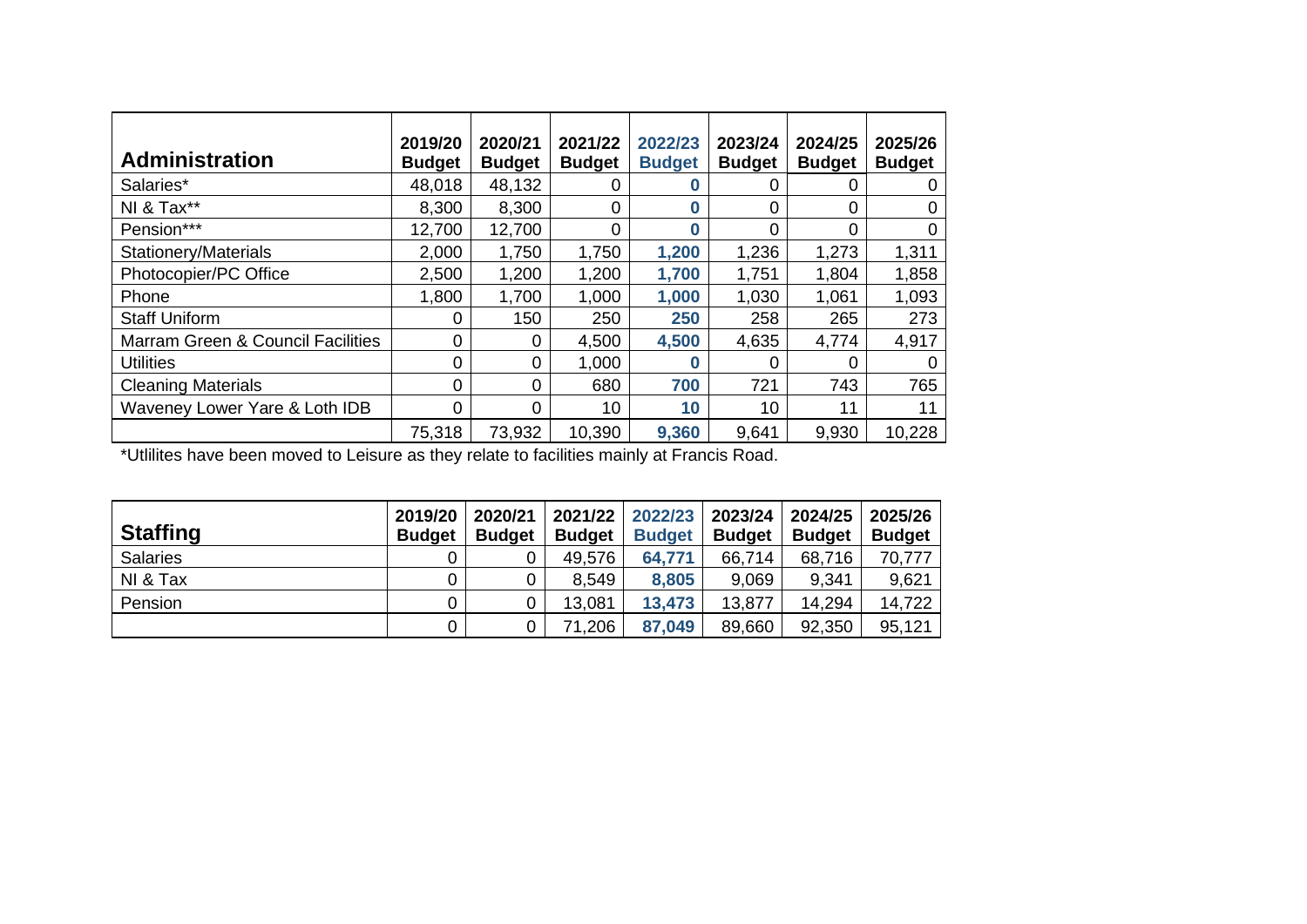| <b>Audit, Elections, Insurance</b><br>and Professional Fees | 2019/20<br><b>Budget</b> | 2020/21<br><b>Budget</b> | 2021/22<br><b>Budget</b> | 2022/23<br><b>Budget</b> | 2023/24<br><b>Budget</b> | 2024/25<br><b>Budget</b> | 2025/26<br><b>Budget</b> |
|-------------------------------------------------------------|--------------------------|--------------------------|--------------------------|--------------------------|--------------------------|--------------------------|--------------------------|
| <b>Internal Audit</b>                                       | 350                      | 350                      | 350                      | 350                      | 361                      | 371                      | 382                      |
| <b>Rialtis Accounts</b>                                     | 800                      | 800                      | 824                      | 850                      | 876                      | 902                      | 929                      |
| <b>External Accounts</b>                                    | 400                      | 400                      | 412                      | 424                      | 437                      | 450                      | 463                      |
| <b>SALC Subscription</b>                                    | 0                        | 1,000                    | 1,030                    | 1,200                    | 1,236                    | 1,273                    | 1,311                    |
| <b>LCPAS Subscription</b>                                   | 150                      |                          | 0                        | $\bf{0}$                 | $\Omega$                 | 0                        | $\mathbf 0$              |
| <b>Information Commissioner Fee</b>                         | 50                       | 50                       | 52                       | 50                       | 52                       | 53                       | 55                       |
| <b>Publication &amp; Other</b>                              |                          |                          |                          |                          |                          |                          |                          |
| <b>Subscriptions</b>                                        | 50                       | 50                       | 350                      | 200                      | 206                      | 212                      | 219                      |
| <b>SLCC Subscription</b>                                    | 250                      | 250                      | 450                      | 400                      | 412                      | 424                      | 437                      |
| Legal Expenses                                              | 0                        | 500                      | 1,000                    | 1,000                    | 1,030                    | 1,061                    | 1,093                    |
| Elections                                                   | 2,300                    | 1,500                    | 1,000                    | 1,000                    | 1,030                    | 1,061                    | 1,093                    |
| <b>Bank Charges</b>                                         | 0                        | 0                        | 150                      | 226                      | 233                      | 240                      | 247                      |
| Insurance                                                   | 4,200                    | 4,200                    | 2,750                    | 2,600                    | 2,678                    | 2,758                    | 2,841                    |
| <b>IT Services</b>                                          | 2,000                    | 2,000                    | 4,000                    | 4,200                    | 4,326                    | 4,456                    | 4,589                    |
| Training                                                    | 0                        | 0                        | 2,250                    | 2,000                    | 2,060                    | 2,122                    | 2,185                    |
| Mileage                                                     | 0                        | 0                        | 500                      | 500                      | 515                      | 530                      | 546                      |
| Meetings & hospitality                                      | 0                        | 0                        | 500                      | 500                      | 515                      | 530                      | 546                      |
|                                                             | 10,550                   | 11,100                   | 15,618                   | 15,500                   | 15,965                   | 16,444                   | 16,937                   |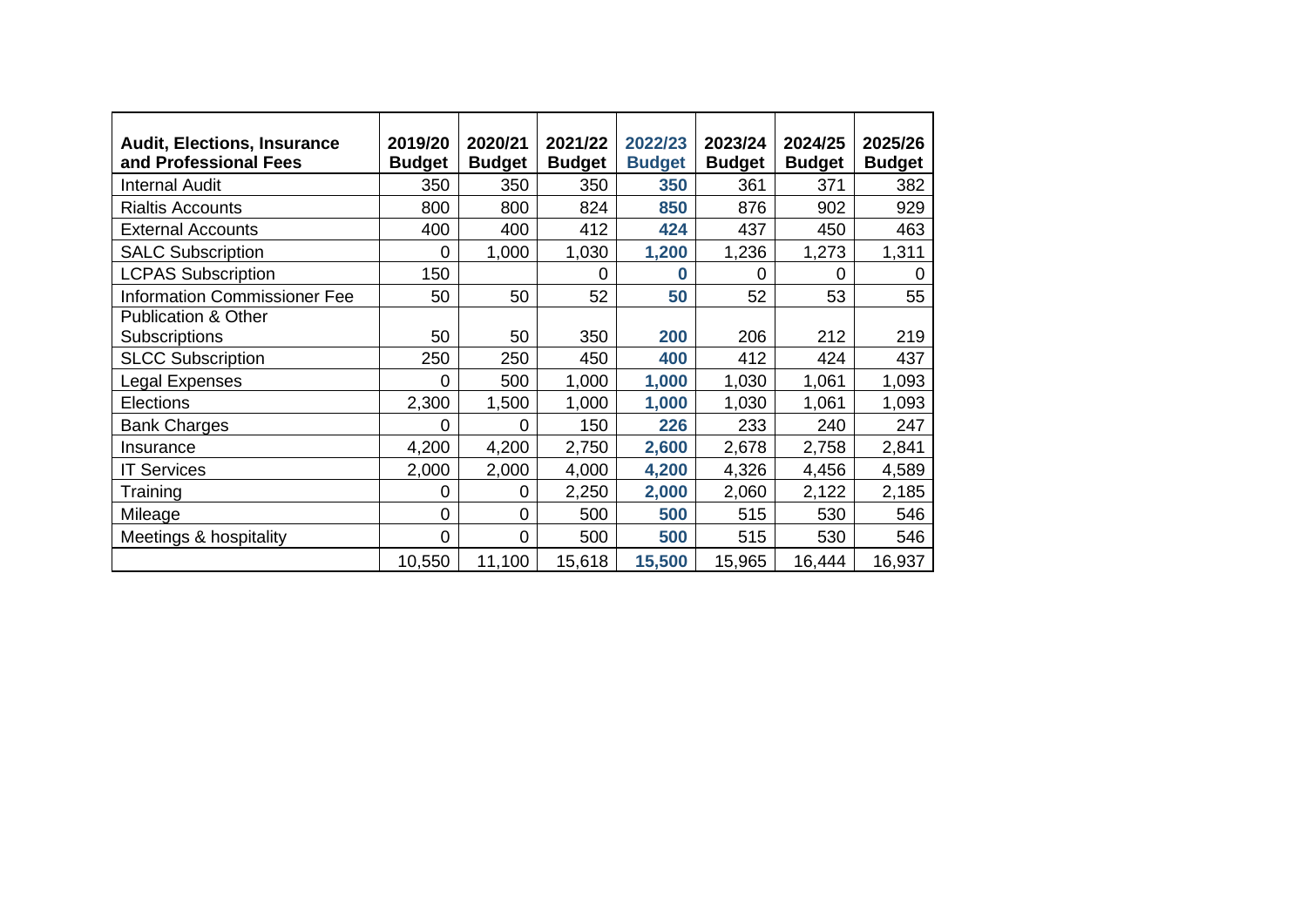| Grants, Events, Civic &<br><b>Ceremonial</b> | 2019/20<br><b>Budget</b> | 2020/21<br><b>Budget</b> | 2021/22<br><b>Budget</b> | 2022/23<br><b>Budget</b> | 2023/24<br><b>Budget</b> | 2024/25<br><b>Budget</b> | 2025/26<br><b>Budget</b> |
|----------------------------------------------|--------------------------|--------------------------|--------------------------|--------------------------|--------------------------|--------------------------|--------------------------|
| Section 137 Donations                        | 400                      | 0                        | 0                        |                          | 0                        | $\Omega$                 | 0                        |
| <b>Grants &amp; Donations Paid</b>           | 0                        | $\Omega$                 | 0                        | $\bf{0}$                 | 0                        | 0                        | 0                        |
| <b>Chair and Vice Chair's</b>                |                          |                          |                          |                          |                          |                          |                          |
| Allowance                                    | 400                      | $\Omega$                 | 600                      | 600                      | 618                      | 637                      | 656                      |
| Grants                                       | 0                        | 1,000                    | 4,000                    | 2,000                    | 2,060                    | 2,122                    | 2,185                    |
| Civic & Ceremonial                           | 0                        | 500                      | 500                      | 500                      | 515                      | 530                      | 546                      |
| <b>Newsletter</b>                            | 0                        | $\Omega$                 | 1,775                    | 1,250                    | 1,288                    | 1,326                    | 1,366                    |
| Events                                       | 0                        | $\Omega$                 |                          |                          | 0                        | $\Omega$                 | 0                        |
| <b>Christmas Tree</b>                        | 0                        | $\Omega$                 |                          |                          | 0                        | $\Omega$                 | $\Omega$                 |
| Events & Celebrations                        | 0                        | $\Omega$                 | 2,050                    | 4,175                    | 4,300                    | 4,429                    | 4,562                    |
| Youth Café                                   | 0                        | $\Omega$                 | 500                      | 1,000                    | 1,030                    | 1,061                    | 1,093                    |
|                                              | 800                      | 1,500                    | 9,425                    | 9,525                    | 9,811                    | 10,105                   | 10,408                   |

| Parish Improvement &<br><b>Emergency Fund</b> | 2019/20<br><b>Budget</b> | 2020/21<br><b>Budget</b> | 2021/22<br><b>Budget</b> | 2022/23<br>2023/24<br><b>Budget</b><br><b>Budget</b> |       | 2024/25<br><b>Budget</b> | 2025/26<br><b>Budget</b> |
|-----------------------------------------------|--------------------------|--------------------------|--------------------------|------------------------------------------------------|-------|--------------------------|--------------------------|
| Parish Improvement                            |                          | 7250                     | 7250                     | 7,250                                                | 7,250 | 7,250                    | 7,500                    |
| <b>Emergency Fund</b>                         |                          | 520                      | 520                      | 520                                                  | 520   | 540                      | 550                      |
|                                               |                          |                          | .770                     | 7.770                                                | 7.770 | ,790                     | 8,050                    |